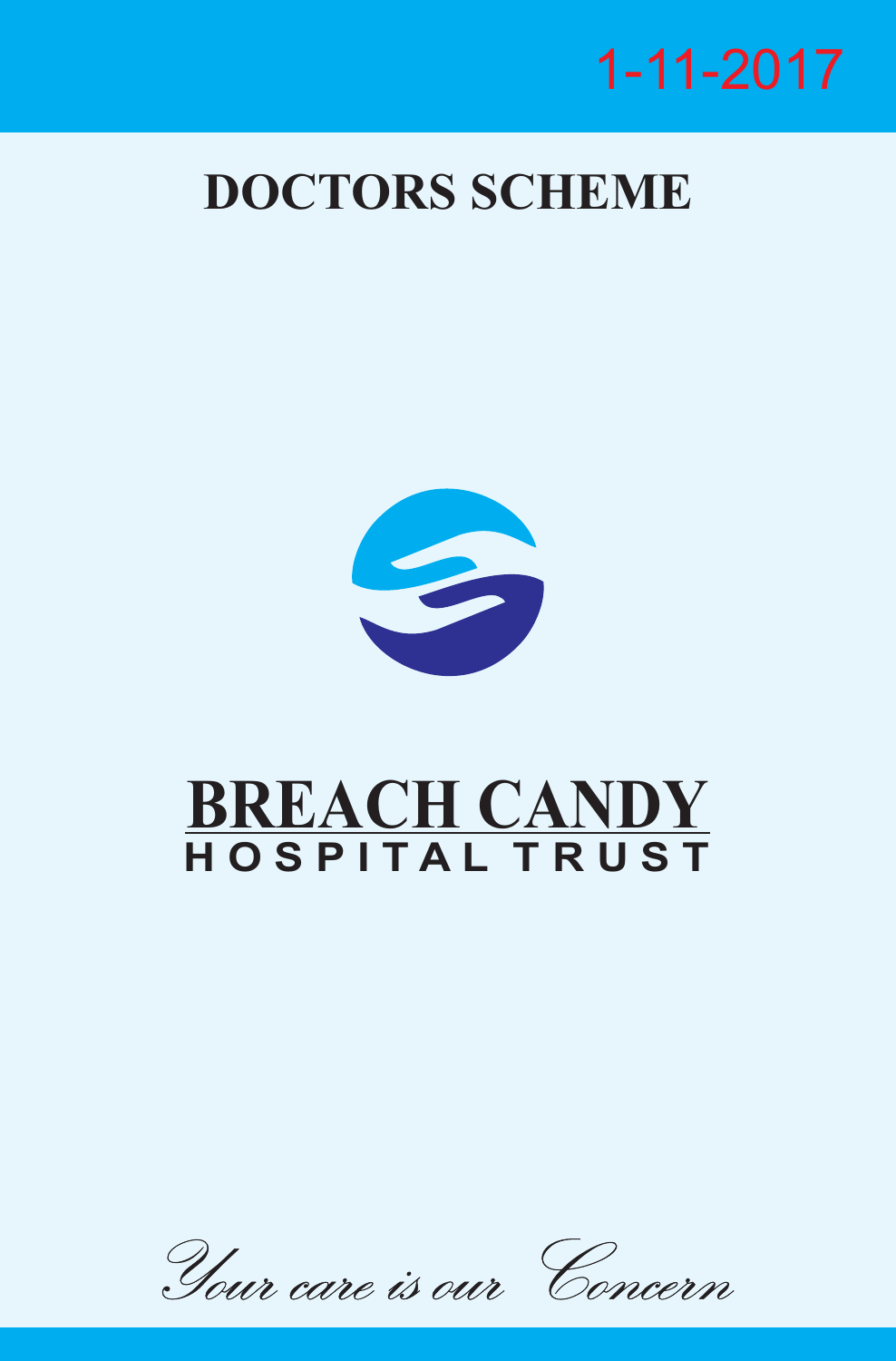## **BREACH CANDY HOSPITAL DOCTORS SCHEME**

Our Hospital being the premier health provider in the city of Mumbai, is concerned about the health of the people. The emphasis in on providing consultation and care to individuals and families to enable them to achieve a healthy life style.

The scheme envisages providing numerous benefits to the members by way of rebate on Hospital charges, etc.

## **CRITERIA FOR ELIGIBILITY**

- The age for new subscribers must be below 75 years at the time enrolment. 1.
- Spouse and children under 18 years of age, residing with the subscriber are covered under a specified category. Children above the age of 18 can however be enrolled separately as single subscribers. 2.
- Subscription is payable in advance for the period from 1st April to 31st March of the following year. 3.
- One month's waiting period to avail discount for new members. 4.
- For duplicate membership card Rs.150/- will be charged. 5.

### **BENEFITS**

#### **20% Discount on the following diagnostics (OPD & IP):**

Pathology including Blood Bank, Histology, Pulmonary & Stress Test, X-ray, MRI, CT, EEG, Sonography, Endoscopy, ECG, Mammography, Color Doppler Studies.

#### **20% Discount on all Health Checks**

#### **20% Discount on Physiotherapy & Endoscopy Procedures.**

#### **NOTE**

The Trust engages the services of a number of eminent consultants with facilities for consultation at the Hospital by prior appointment, which may be obtained from the respective secretaries or OPD Reception.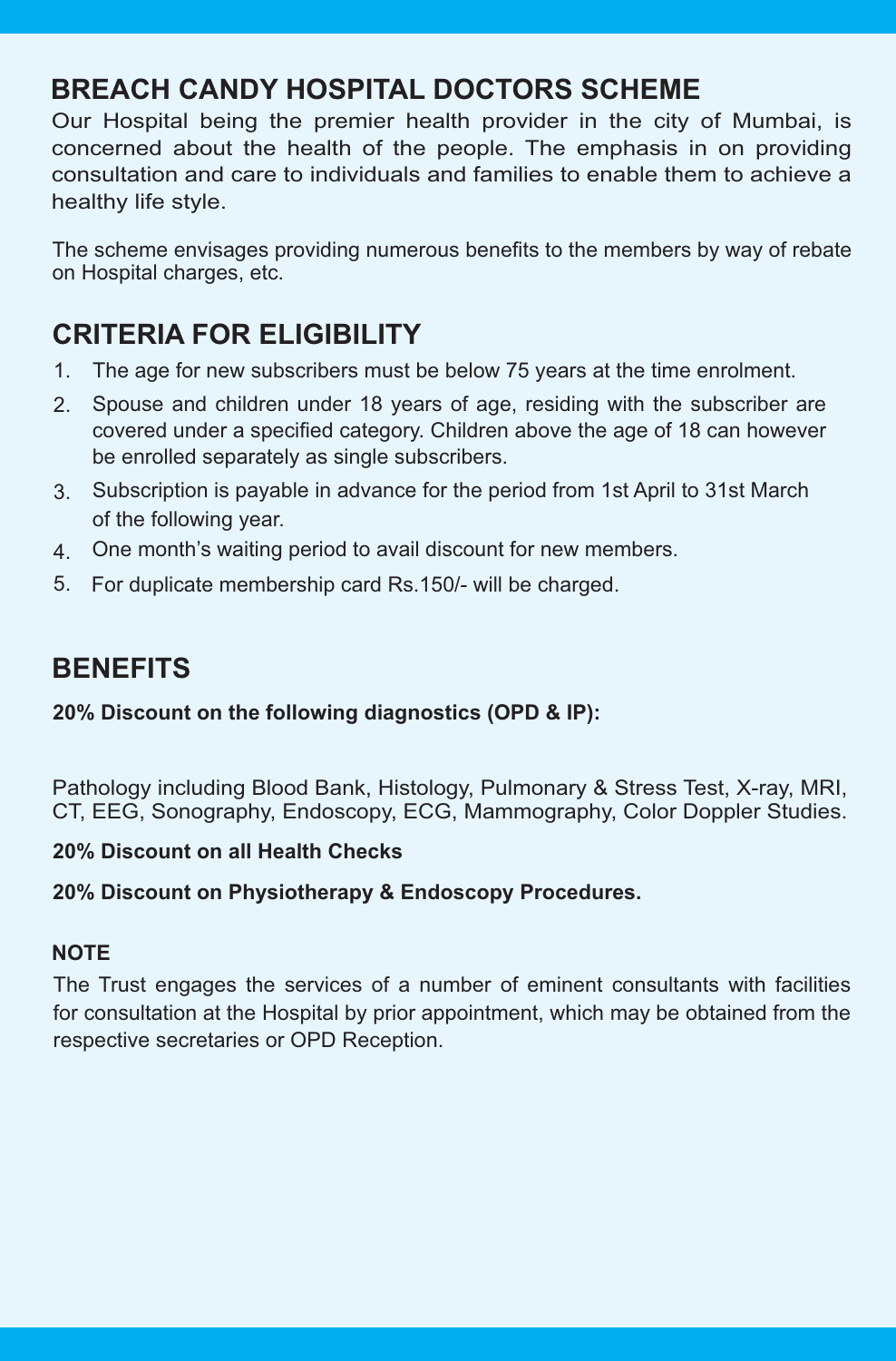## **FORM OF APPLICATION**

To, The Director (M), Breach Candy Hospital Trust, 60-A, B. Desai Road, Mumbai - 400 026.

Dear Madam/Sir,

I have gone through the terms of the Doctor's Scheme and request you to enroll me as subscriber to the scheme.

Plan A/Plan A1 - OPD Benefits only / Plan B/Plan B1 - For Both OPD & IPD Benefits (Tick whichever is applicable)

(IN BLOCK LETTERS)

| S.No. | Name of Appl./Co.Appl./ Dependent | BH.No. | <b>DOB</b> | Relationship |
|-------|-----------------------------------|--------|------------|--------------|
|       |                                   |        |            |              |
|       |                                   |        |            |              |
|       |                                   |        |            |              |
|       |                                   |        |            |              |
|       |                                   |        |            |              |
|       |                                   |        |            |              |
|       |                                   |        |            |              |
|       |                                   |        |            |              |

| <b>Residential Add:</b>                                                                                       |                                                                                                                  |  |
|---------------------------------------------------------------------------------------------------------------|------------------------------------------------------------------------------------------------------------------|--|
| Tel No:<br><u> 1990 - Johann Barbara, martin a</u>                                                            | Mob. No:                                                                                                         |  |
| Email ID:<br><u> 1980 - Andrea Britain, amerikan personal (h. 1980)</u>                                       |                                                                                                                  |  |
| Name & Address of Firm (if applicable) :                                                                      | and the control of the control of the control of the control of the control of the control of the control of the |  |
| Tel. No.: <u>_________________</u>                                                                            |                                                                                                                  |  |
| A Cheque/ Cash/ Credit or Debit card of Rs.                                                                   | is enclosed.                                                                                                     |  |
| Category: 2008 2012 2022 2023 2024 2022 2023 2024 2022 2023 2024 2022 2023 2024 2022 2023 2024 2025 2026 2027 |                                                                                                                  |  |
| Date:                                                                                                         | Signature:                                                                                                       |  |